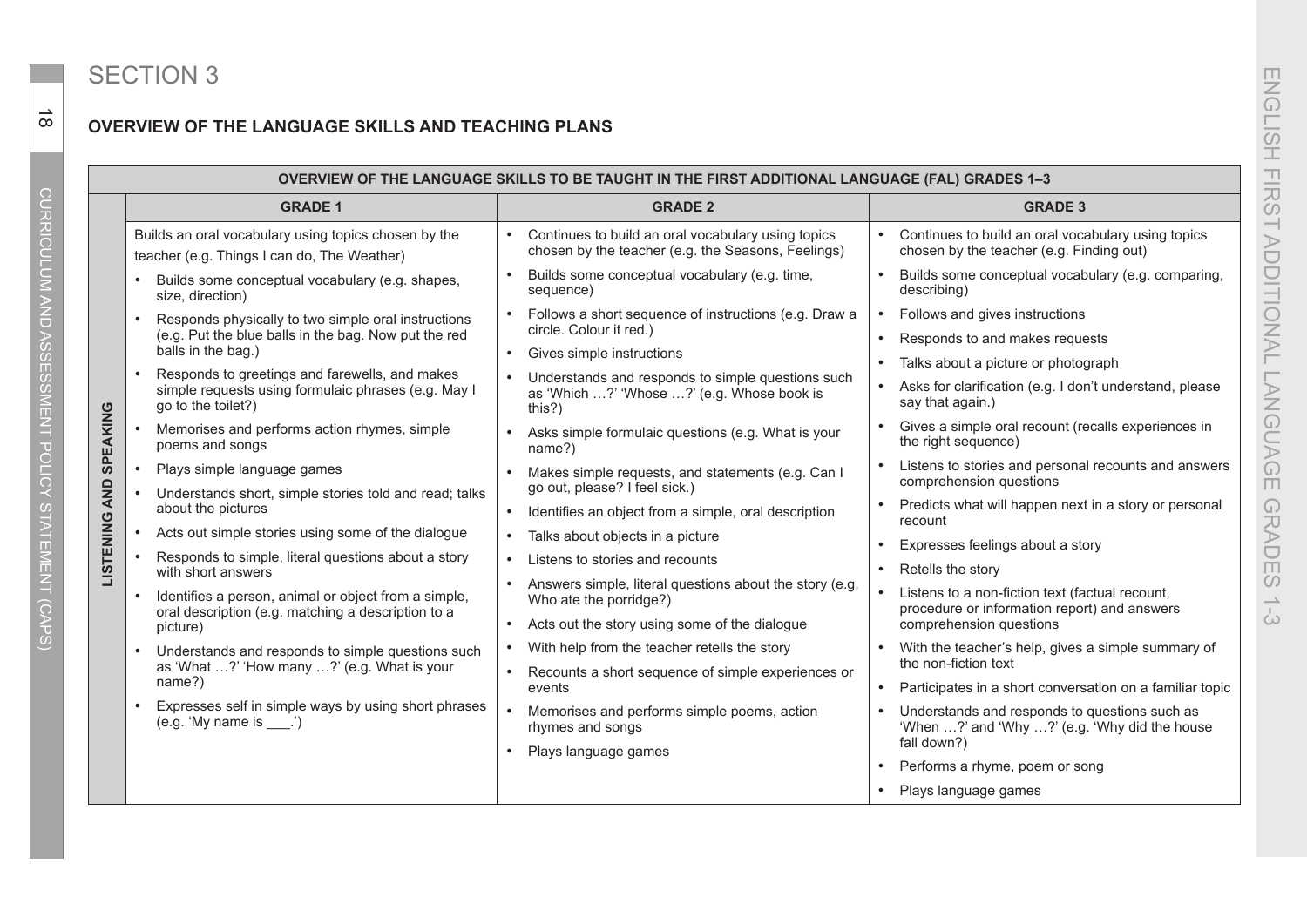|               | OVERVIEW OF THE LANGUAGE SKILLS TO BE TAUGHT IN THE FIRST ADDITIONAL LANGUAGE (FAL) GRADES 1-3 |                        |                                                                                                                                                                                                                                                                                                                                                                                                                              |                                                  |                                                                                                                                                                                                                                                                                                                                                                                                                                                                                                                                                                                                                                                                                                                                                                                                                                             |                                                                            |                                                                                                                                                                                                                                                                                                                                                                                                                                                                                                                                                                                                                                                                                                                                                                                                                                                            |
|---------------|------------------------------------------------------------------------------------------------|------------------------|------------------------------------------------------------------------------------------------------------------------------------------------------------------------------------------------------------------------------------------------------------------------------------------------------------------------------------------------------------------------------------------------------------------------------|--------------------------------------------------|---------------------------------------------------------------------------------------------------------------------------------------------------------------------------------------------------------------------------------------------------------------------------------------------------------------------------------------------------------------------------------------------------------------------------------------------------------------------------------------------------------------------------------------------------------------------------------------------------------------------------------------------------------------------------------------------------------------------------------------------------------------------------------------------------------------------------------------------|----------------------------------------------------------------------------|------------------------------------------------------------------------------------------------------------------------------------------------------------------------------------------------------------------------------------------------------------------------------------------------------------------------------------------------------------------------------------------------------------------------------------------------------------------------------------------------------------------------------------------------------------------------------------------------------------------------------------------------------------------------------------------------------------------------------------------------------------------------------------------------------------------------------------------------------------|
|               |                                                                                                |                        | <b>GRADE 1</b>                                                                                                                                                                                                                                                                                                                                                                                                               |                                                  | <b>GRADE 2</b>                                                                                                                                                                                                                                                                                                                                                                                                                                                                                                                                                                                                                                                                                                                                                                                                                              |                                                                            | <b>GRADE 3</b>                                                                                                                                                                                                                                                                                                                                                                                                                                                                                                                                                                                                                                                                                                                                                                                                                                             |
|               |                                                                                                |                        | Develops phonemic awareness in the FAL through<br>rhymes and songs (e.g. 'The cat in a hat, His name                                                                                                                                                                                                                                                                                                                         |                                                  | Phonemic awareness                                                                                                                                                                                                                                                                                                                                                                                                                                                                                                                                                                                                                                                                                                                                                                                                                          |                                                                            | Identifies letter-sound relationships of all single<br>letters in HL and FAL and is aware of any differences                                                                                                                                                                                                                                                                                                                                                                                                                                                                                                                                                                                                                                                                                                                                               |
|               | PHONICS                                                                                        | $\bullet$<br>$\bullet$ | is Pat')<br>Identifies some rhyming words<br>Recognises initial sounds in familiar words (e.g. 'p' in<br>'Pat')<br>Segments oral sentences into individual words by<br>clapping on each word<br>Claps out the syllables in familiar words<br>Distinguishes the first sound (onset) from the<br>remaining part of a syllable (rime) in simple words<br>$(e.g. c-at, m-at, f-at)$<br>Recognises plurals ('s' and 'es') aurally | $\bullet$<br>$\bullet$<br>$\bullet$<br>$\bullet$ | Distinguishes aurally between sounds that are often<br>confused (e.g. 'a' and 'e', 'ee' and 'i')<br>Phonics<br>Identifies letter-sound relationships of single letters<br>starting with those that are the same in the HL and<br><b>FAL</b><br>Identifies letter-sound relationships that are different<br>from those in the HL<br>Builds up and breaks down 3-letter words using<br>sounds learnt. (e.g. p-e-n, p-en, pen)<br>Recognises common endings in words (e.g. 'ed', '<br>ing', 'y' and 's')<br>Groups common words into word families (e.g. bin,<br>pin, tin)<br>Recognises common consonant digraphs such as sh,<br>ch and th at the beginning and end of words<br>Builds up and breaks down simple words beginning<br>with some common consonant blends (e.g. fl-at, sl-ip,<br>cl-ap, pl-um; br-im, cr-op, dr-ip, gr-ab, tr-ip) | $\bullet$<br>$\bullet$<br>$\bullet$<br>$\bullet$<br>$\bullet$<br>$\bullet$ | Recognises consonant digraphs (sh-, -sh, ch-, -ch,<br>th-, -th and wh-) at the beginning and end of words<br>Recognises at least 10 vowel digraphs (e.g. 'oa' as in<br>boat, 'ar' as in far, 'er' as in her, 'ir' as in bird, 'or' as<br>in short, 'ur' as in hurt)<br>Recognises silent 'e' in words (e.g. cake, time)<br>Uses consonant blends to build up and break down<br>words (e.g. ri-ng, i-nk,)<br>Recognises known rhyming words, (e.g. fly, sky,)<br>Distinguishes between long and short vowel sounds<br>e.g. ('boot' and 'book')<br>Distinguishes between onset and rime in more<br>complex syllables (e.g. 'dr-eam', 'scr-eam')<br>Recognises more complex word families (e.g. 'catch',<br>'match')<br>Recognises and uses some suffixes (e.g. '-es', '-ies',<br>$'$ -ly', '-ing', '-ed')<br>Builds and sounds out words using sounds learnt |
|               |                                                                                                |                        |                                                                                                                                                                                                                                                                                                                                                                                                                              | $\bullet$                                        | Recognises at least 3 vowel digraphs (e.g. 'oo' as in<br>boot, 'ee' as in feet)                                                                                                                                                                                                                                                                                                                                                                                                                                                                                                                                                                                                                                                                                                                                                             |                                                                            |                                                                                                                                                                                                                                                                                                                                                                                                                                                                                                                                                                                                                                                                                                                                                                                                                                                            |
| ∸<br>$\Omega$ |                                                                                                |                        |                                                                                                                                                                                                                                                                                                                                                                                                                              |                                                  |                                                                                                                                                                                                                                                                                                                                                                                                                                                                                                                                                                                                                                                                                                                                                                                                                                             |                                                                            |                                                                                                                                                                                                                                                                                                                                                                                                                                                                                                                                                                                                                                                                                                                                                                                                                                                            |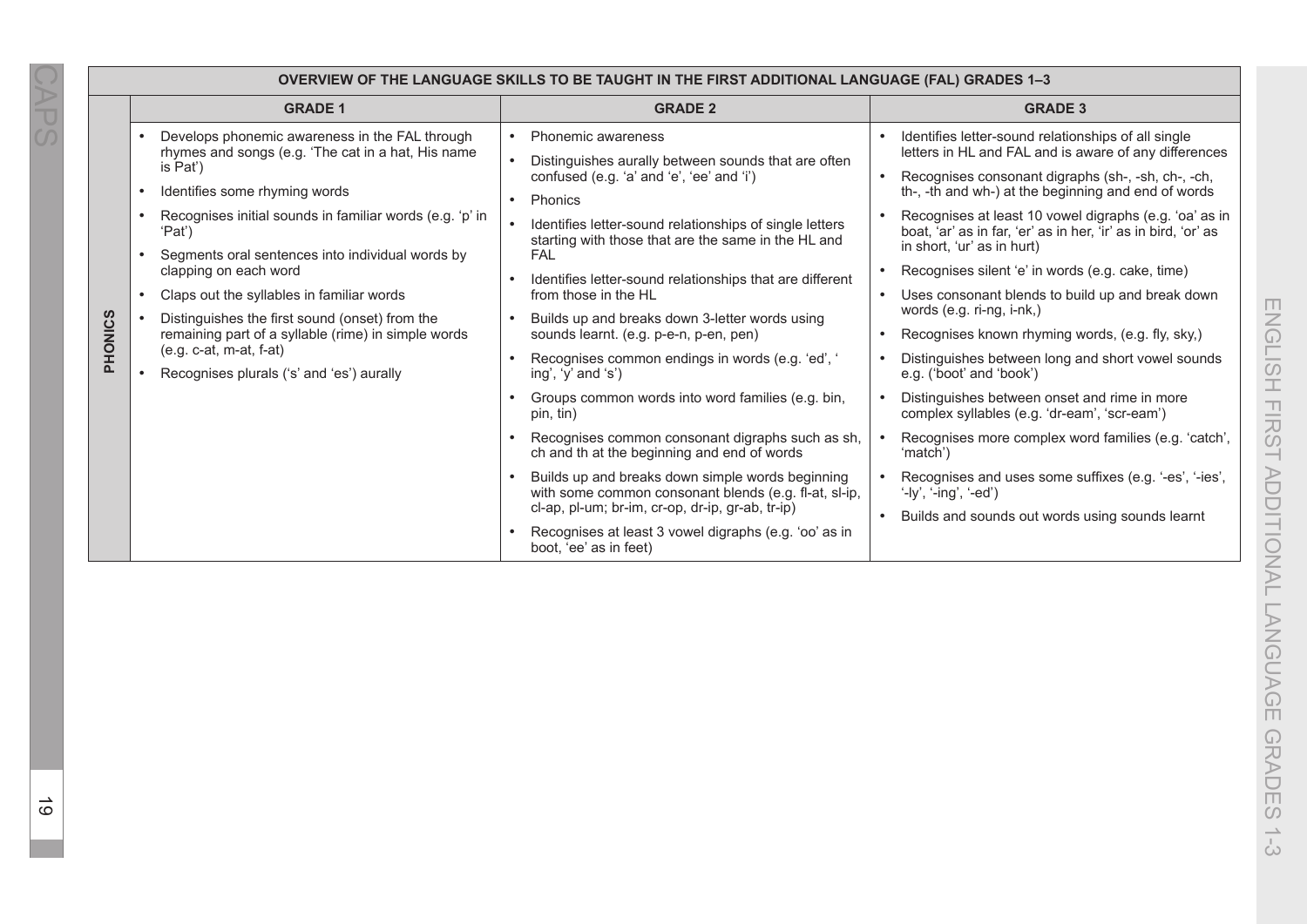| OVERVIEW OF THE LANGUAGE SKILLS TO BE TAUGHT IN THE FIRST ADDITIONAL LANGUAGE (FAL) GRADES 1-3 |                                                                                                                                                                                                                                                    |                                                                                                                                                                                |                                                                                                                                            |  |  |  |  |  |
|------------------------------------------------------------------------------------------------|----------------------------------------------------------------------------------------------------------------------------------------------------------------------------------------------------------------------------------------------------|--------------------------------------------------------------------------------------------------------------------------------------------------------------------------------|--------------------------------------------------------------------------------------------------------------------------------------------|--|--|--|--|--|
|                                                                                                | <b>GRADE 1</b>                                                                                                                                                                                                                                     | <b>GRADE 2</b>                                                                                                                                                                 | <b>GRADE 3</b>                                                                                                                             |  |  |  |  |  |
|                                                                                                | <b>Environmental print</b>                                                                                                                                                                                                                         | <b>Shared Reading</b>                                                                                                                                                          | <b>Environmental print</b>                                                                                                                 |  |  |  |  |  |
|                                                                                                | Begins to read some simple labels in the FAL<br>(and HL) of objects in the classroom and wider<br>environment (e.g. way in/out, open),                                                                                                             | Reads a short written fiction or non-fiction text (a<br>Big Book or other enlarged text) with the teacher,<br>using the pictures to develop vocabulary, the title for          | Reads simple posters or headings of posters in the<br>environment                                                                          |  |  |  |  |  |
|                                                                                                | <b>Emergent reading</b>                                                                                                                                                                                                                            | prediction and answering short, oral questions about                                                                                                                           | <b>Shared Reading</b>                                                                                                                      |  |  |  |  |  |
|                                                                                                | transfers some of the knowledge and skills acquired<br>in the HL to reading in the FAL such as book handling<br>skills, basic concepts of print (e.g. concepts of words<br>and letters, we read from left to right and top to<br>bottom of a page) | the text<br>$\bullet$<br>Makes sense of a short written text with pictures<br>(e.g. by sequencing pictures or matching a caption/                                              | Reads fiction and non-fiction texts with the teacher.<br>using the illustrations to support vocabulary<br>development                      |  |  |  |  |  |
|                                                                                                |                                                                                                                                                                                                                                                    | sentence to a picture)<br>Relates a text that is read to own experience                                                                                                        | Answers literal and very simple inferential questions<br>that support comprehension of the text                                            |  |  |  |  |  |
|                                                                                                | Recognises a few high frequency sight words (e.g.<br>the, and, you, he, she, we, they, can)                                                                                                                                                        | Retells part of a story or summarises a non-fiction<br>text with help from the teacher (2-3 sentences)                                                                         | Retells a story or recount, identifying the sequence of<br>events                                                                          |  |  |  |  |  |
|                                                                                                | Shared Reading as a class with the teacher                                                                                                                                                                                                         | <b>Group Guided Reading</b>                                                                                                                                                    | Summarises a non-fiction text (e.g. information report)<br>$\bullet$                                                                       |  |  |  |  |  |
|                                                                                                | Listens to a very simple story or non-fiction text read                                                                                                                                                                                            | Reads aloud from own book in a guided reading<br>$\bullet$                                                                                                                     | <b>Group Guided Reading</b>                                                                                                                |  |  |  |  |  |
|                                                                                                | by the teacher from an enlarged text such as a Big<br>Book or illustrated poster                                                                                                                                                                   | group with the teacher i.e. whole group reads the<br>same story                                                                                                                | Reads both silently and out loud from own book in<br>a guided reading group with the teacher i.e. whole<br>group reads the same text       |  |  |  |  |  |
| READING AND VIEWING                                                                            | Talks about illustrations in the Big Book or poster<br>using HL where necessary                                                                                                                                                                    | Uses the reading strategies taught in the HL to make<br>$\bullet$<br>sense of text and monitor self when reading (phonics,<br>context clues, structural analysis, sight words) | Uses the reading strategies taught in the HL to make<br>sense of text and monitor self when reading (phonics,                              |  |  |  |  |  |
|                                                                                                | Learns some oral vocabulary in the FAL from the<br>pictures                                                                                                                                                                                        | Uses diagrams and illustrations in text to aid                                                                                                                                 | context clues, structural analysis, sight words)                                                                                           |  |  |  |  |  |
|                                                                                                | Answers some simple oral questions about the story                                                                                                                                                                                                 | understanding<br>Reads with increasing fluency and expression                                                                                                                  | Uses diagrams and illustrations in text to increase<br>understanding                                                                       |  |  |  |  |  |
|                                                                                                | After repeated readings joins in where appropriate<br>Through exposure to print, starts to develop a sight<br>vocabulary of a few high frequency words (e.g. the,<br>and, you, he, she, we, they, can)<br>Acts out the story<br>$\bullet$          | Shows an understanding of punctuation when<br>$\bullet$<br>reading aloud                                                                                                       | Reads aloud, with increasing speed and fluency,<br>using correct pronunciation and stress                                                  |  |  |  |  |  |
|                                                                                                |                                                                                                                                                                                                                                                    | Continues to build a sight vocabulary (e.g. have,<br>some, when, them, very)                                                                                                   | Demonstrates an understanding of punctuation for<br>direct speech, by varying voice pitch when reading<br>aloud                            |  |  |  |  |  |
|                                                                                                | Draws pictures capturing main idea of story or non-<br>$\bullet$<br>fiction text                                                                                                                                                                   | <b>Paired/Independent Reading</b>                                                                                                                                              | Uses some self-correcting strategies<br>$\bullet$                                                                                          |  |  |  |  |  |
|                                                                                                |                                                                                                                                                                                                                                                    | Reads own writing and others' writing                                                                                                                                          | <b>Paired/Independent Reading</b>                                                                                                          |  |  |  |  |  |
|                                                                                                |                                                                                                                                                                                                                                                    | Reads independently books read in Guided Reading                                                                                                                               | Reads own and others' writing<br>$\bullet$                                                                                                 |  |  |  |  |  |
|                                                                                                |                                                                                                                                                                                                                                                    | sessions and simple caption books and picture story<br>books in the FAL from the classroom reading corner                                                                      | Reads aloud to a partner<br>$\bullet$                                                                                                      |  |  |  |  |  |
|                                                                                                |                                                                                                                                                                                                                                                    | Uses children's picture dictionaries (monolingual and<br>bilingual) to find out the meaning of unknown words                                                                   | Reads independently simple fiction and non-fiction<br>books, books read in Guided Reading sessions, and<br>children's magazines and comics |  |  |  |  |  |
|                                                                                                |                                                                                                                                                                                                                                                    |                                                                                                                                                                                | Uses children's picture dictionaries (monolingual and<br>bilingual) to find out the meaning of unknown words                               |  |  |  |  |  |

CURRICULUM AND ASSESSMENT POLICY STATEMENT (CAPS)

CURRICULUM AND ASSESSMENT POLICY STATEMENT (CAPS)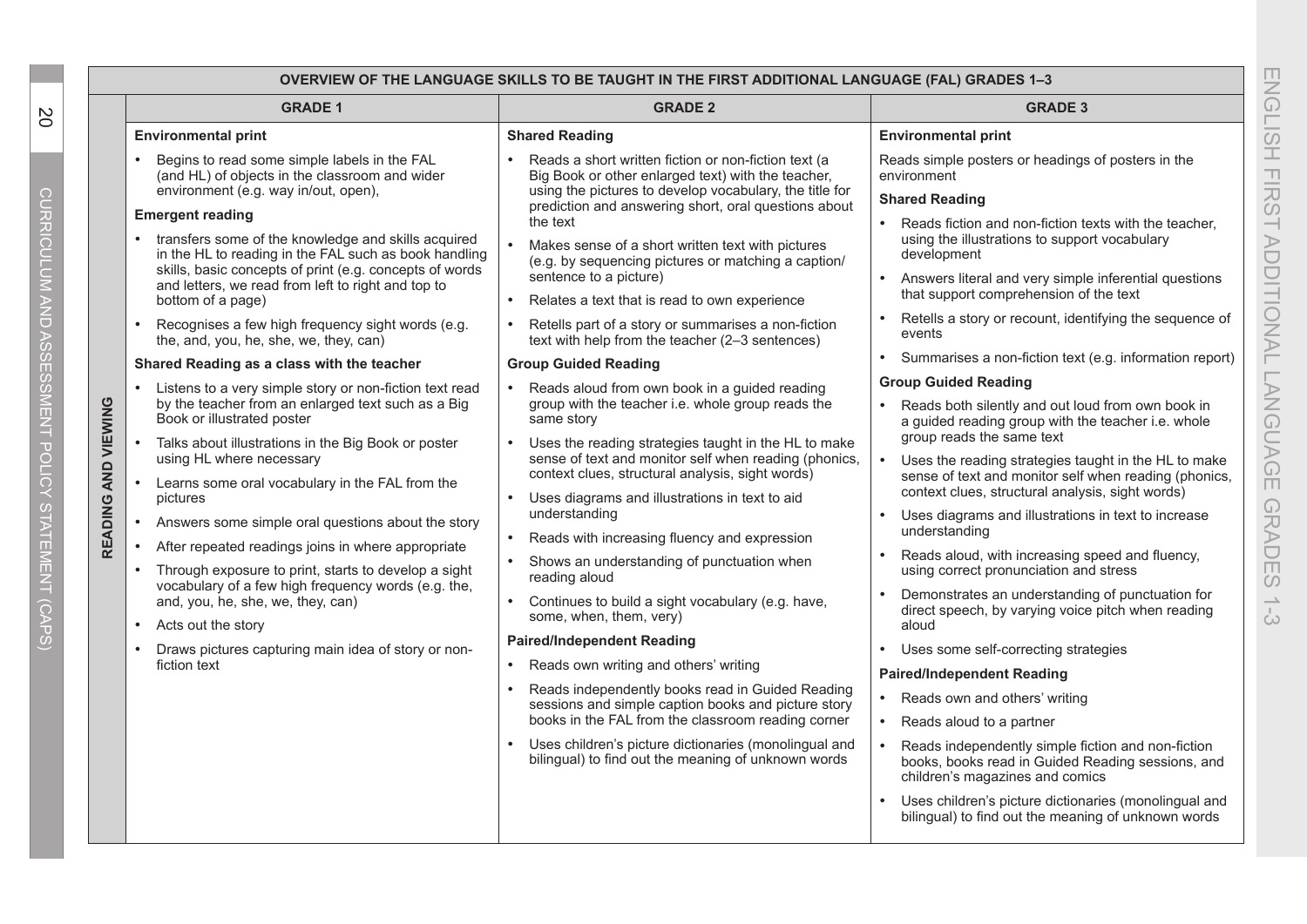|  | OVERVIEW OF THE LANGUAGE SKILLS TO BE TAUGHT IN THE FIRST ADDITIONAL LANGUAGE (FAL) GRADES 1-3 |                                                                                                                        |                                                                                                                          |  |  |  |
|--|------------------------------------------------------------------------------------------------|------------------------------------------------------------------------------------------------------------------------|--------------------------------------------------------------------------------------------------------------------------|--|--|--|
|  |                                                                                                | <b>GRADE 2</b>                                                                                                         | <b>GRADE 3</b>                                                                                                           |  |  |  |
|  | • Uses handwriting skills already taught in HL.                                                | Uses handwriting skills taught in HL                                                                                   | Uses handwriting skills taught in HL<br>$\bullet$                                                                        |  |  |  |
|  | • Draws and lables pictures with the help of teacher.                                          | Writes lists with headings                                                                                             | Writes more complex lists with headings (e.g. Insects:                                                                   |  |  |  |
|  | Reads back what is written.                                                                    | Chooses and copies a caption which accurately<br>describes a picture                                                   | ants, bees, butterflies)<br>Writes sentences from dictation                                                              |  |  |  |
|  | • Writes simple lists (e.g. shopping lists)                                                    | With help, writes a caption for a picture, (e.g. The red<br>car is big.) Reads back what is written.                   | Writes a simple text (e.g. a birthday card)                                                                              |  |  |  |
|  |                                                                                                |                                                                                                                        | With guidance, writes a personal recount of                                                                              |  |  |  |
|  |                                                                                                | Completes sentences by filling in missing words.                                                                       | experiences using a frame (e.g. 'Yesterday I, Then<br>, After that, Finally')                                            |  |  |  |
|  |                                                                                                | Writes sentences using a frame (e.g. I like I do<br>not like (1)                                                       | With guidance, writes a simple set of instructions (e.g.                                                                 |  |  |  |
|  |                                                                                                | Writes sentences using words containing the phonic                                                                     | recipe)                                                                                                                  |  |  |  |
|  |                                                                                                | sounds and common sight words already taught                                                                           | Together with the teacher, writes a simple story and<br>copies it (shared writing)                                       |  |  |  |
|  |                                                                                                | Writes familiar words and sentences from dictation<br>$\bullet$<br>Puts jumbled sentences in the right order to make a | Organises information in a chart, table or bar graph                                                                     |  |  |  |
|  | WRITING                                                                                        | paragraph and copies it.                                                                                               | Writes sentences on a familiar topic (at least 6-8<br>$\bullet$                                                          |  |  |  |
|  |                                                                                                | Writes a paragraph of at least 3 sentences on a                                                                        | sentences, one or two paragraphs)                                                                                        |  |  |  |
|  |                                                                                                | familiar topic<br>Writes some short, simple texts already taught in HL                                                 | Uses the writing process (drafting, writing, editing and<br>publishing)                                                  |  |  |  |
|  |                                                                                                | e.g. a message on a get well card                                                                                      | Uses punctuation already taught in HL (full stops,                                                                       |  |  |  |
|  |                                                                                                | Using skills taught in HL, organises information into a<br>simple graphic form (, chart or time line)                  | commas, question marks, exclamation marks and<br>inverted commas) and apostrophes in contractions<br>(e.g. can't, don't) |  |  |  |
|  |                                                                                                | With help, uses some nouns and pronouns (I, you,<br>he, she, it, etc.) correctly in writing                            | Spells common words correctly and attempts to spell<br>$\bullet$<br>unfamiliar words using phonic knowledge              |  |  |  |
|  |                                                                                                | With help begins to use simple present, present<br>progressive and past tenses correctly in writing                    | Uses present, past and future tenses with increasing<br>accuracy                                                         |  |  |  |
|  |                                                                                                | With help forms the plurals of familiar words                                                                          | Uses prepositions, nouns, verbs and pronouns with                                                                        |  |  |  |
|  |                                                                                                | With help, spells common words correctly. Uses a<br>$\bullet$<br>children's dictionary where necessary                 | increasing accuracy<br>Builds own word bank and personal dictionary                                                      |  |  |  |
|  |                                                                                                | Uses punctuation already taught in HL (capital letters<br>and full stops)                                              | Uses children's dictionaries (monolingual and<br>bilingual)                                                              |  |  |  |
|  |                                                                                                | Builds own word bank and personal dictionary                                                                           |                                                                                                                          |  |  |  |